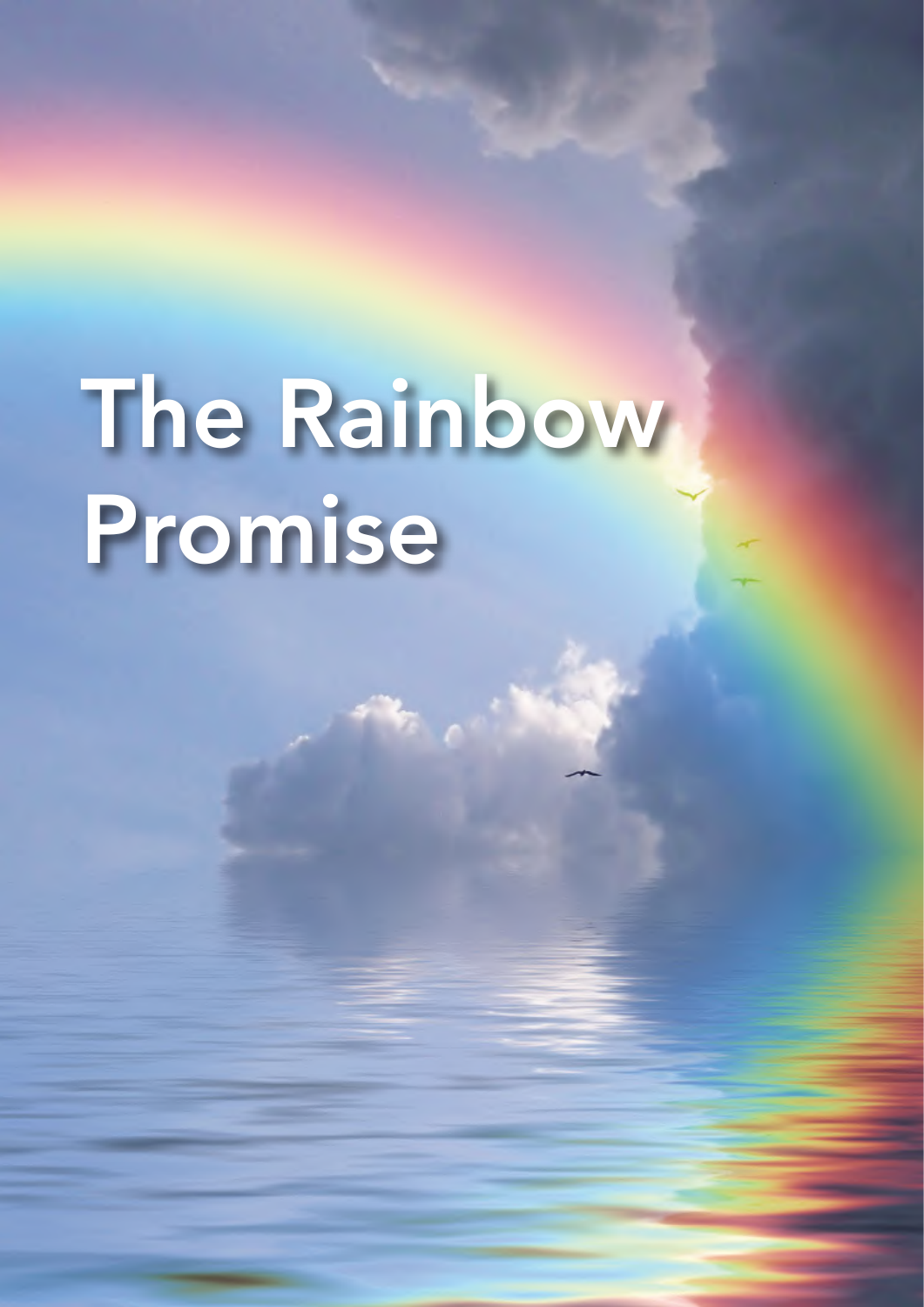

As the sun began to rise, the truth became frighteningly clear: nothing was left. There was no-one to be seen; every living thing had been destroyed, wiped off the face of the earth.

#### Survivors

Yet, incredibly, there were a few survivors; just one family sealed up in their homemade shelter, with enough provisions to last for over a year. They had listened to the warnings and had prepared, so that when the time came, in they went with their livestock and their survival kit.

Their minds were still full of the experience they had gone through. To begin with there had been horror; sounds outside of terror and despair, upheaval and chaos, but the family had sat tight, holding hands, safely enclosed. Later came silence and that was even worse. What now? Was it safe to open the window? What would they find? They knew with certainty that the earth outside, would be strange; a very different place from the familiar world they had left behind. Their home had gone for sure and all the landmarks. There would be emptiness and devastation. Would they be able to survive?

## Science Fiction?

Perhaps, you are thinking, this is just science fiction. The chances are it will never happen. The fact is, it actually did happen to real people. It's a true account of a family who survived when their world came to an end.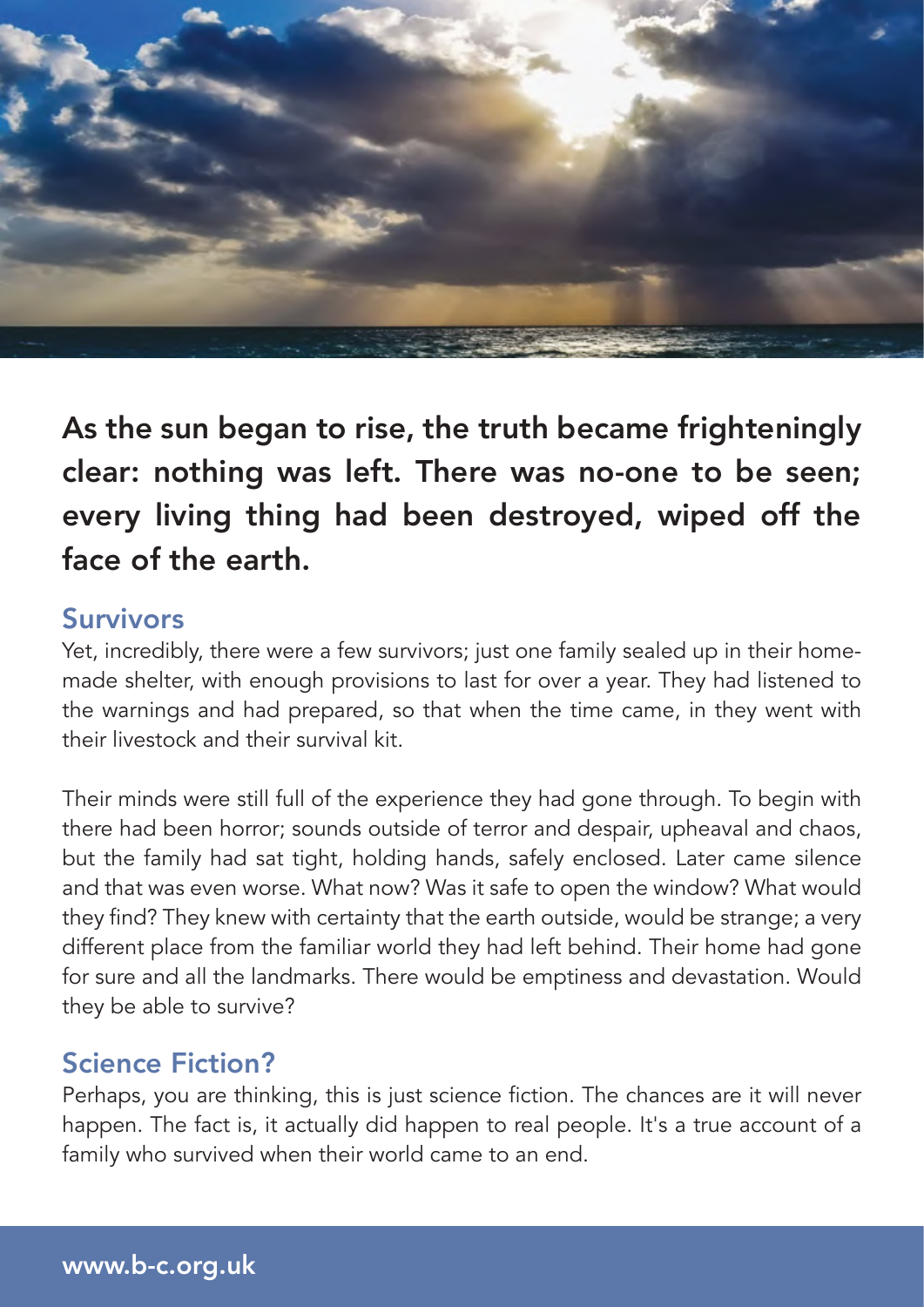They knew nothing about nuclear war or radiation: the danger which surrounded them was caused by billions of tons of water - tidal waves and torrents which submerged the earth. Nevertheless they are of especial interest to us, for we too are faced with the possibility of world-wide disaster, a fiery holocaust instead of a flood and the fear that our world like theirs could come to an end.

## Noah's time – Just like ours!

You can read a full account of Noah and the flood in the Bible – in Genesis (chapters 6-8). Although Noah and his family lived 5,000 years ago, their world was not all that different from ours. The history books may tell us that back in those days men were primitive and just emerging from the stone-age, but don't you believe it! The Bible tells us that in fact they were very civilised, living in cities, enjoying themselves, getting rich, eating and drinking well, permissive in their behaviour, totally lacking in morals. There was violence and crime, cruelty and oppression and, just like nowadays, the earth had become a dangerous place.

Noah and his family were sickened with the misery and violence they saw: they wanted a better world where there would be kindness and peace. The main difference between them and the rest of the population was that they believed in God the Creator and they knew He cared about the earth and mankind.

God spoke to Noah and told him He was also grieved and angry because His earth was being spoiled and He intended to clean it up. In fact, God said He would literally wash it and wipe off all traces of the people who had filled the earth with wickedness.

God gave Noah clear instructions how he and his family could survive and when Noah, his wife, his sons and their wives went into the ark they had built, it was God

Himself who sealed them in. The family lived in the ark for over a year until the flood water had drained away and God, who had brought them through that terrible ordeal, encouraged them to go out into the earth and start a new life.

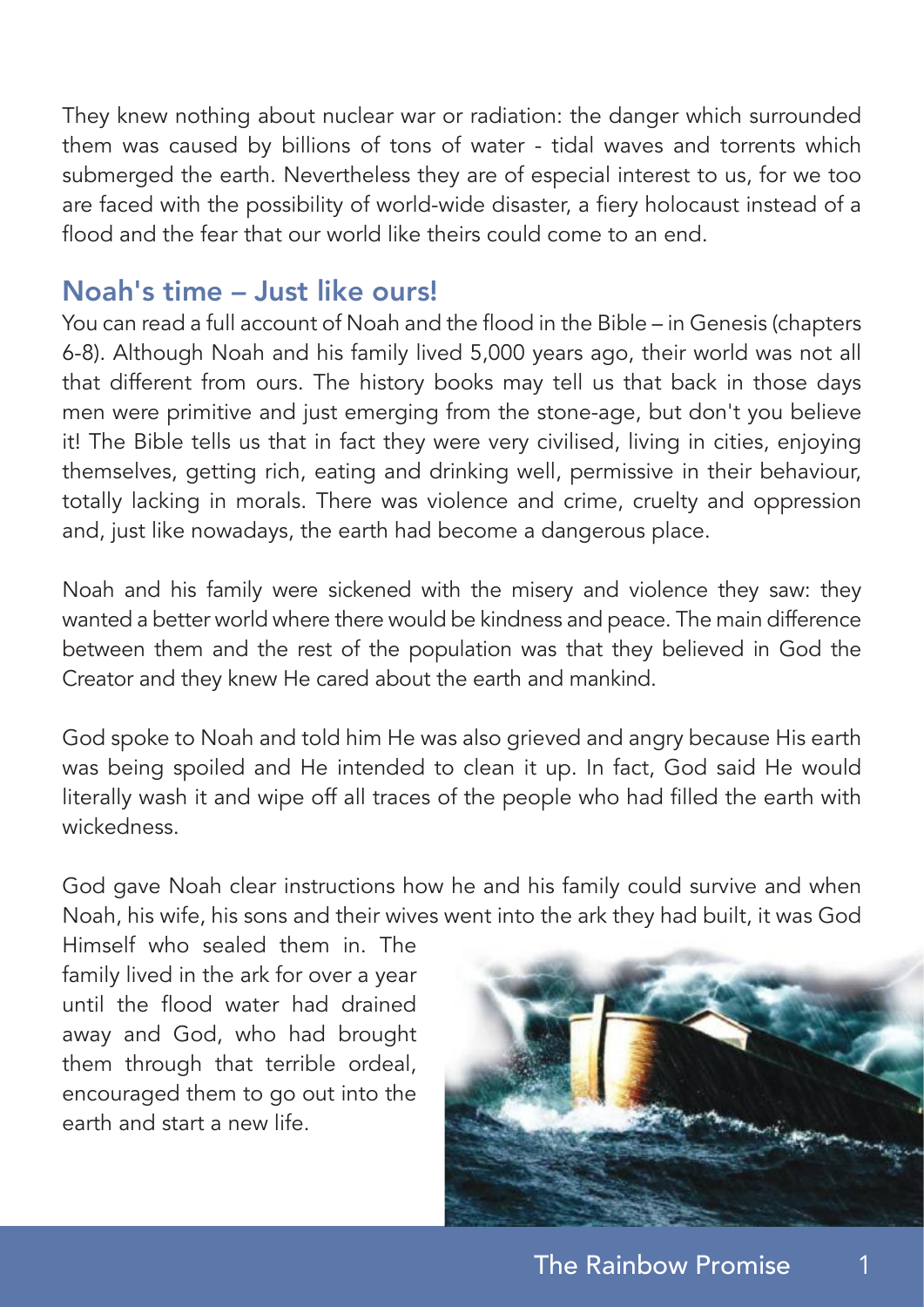## The Rainbow Promise

The old world had certainly come to an end; there was no sign of any civilisation or of any of the things men had made, but the earth itself was safe and habitable, ready and waiting for Noah to plant seed and produce crops. God still had a purpose with planet earth. In fact God immediately gave Noah a solemn promise:

*"Never again will I curse the ground because of man, even though every inclination of his heart is evil from childhood. And never again will I destroy all living creatures as I have done. As long as the earth endures, seedtime and harvest, cold and heat, summer and winter, day and night will never cease" (Genesis 8:21,22).*

As a guarantee God gave a sign - the rainbow which appears in the sky after rain (Genesis 9:14-16).

This promise was given even though God knew Noah's descendants (from whom sprang all the races and nations on earth) would be no better than the people who lived before the flood, because, to quote God's words again: "Every inclination of the human heart is evil from childhood". This means every single one of us has inherited from the first human parents (Adam and Eve) a selfish core which makes it easier to hate than to love and which leads to destruction and death. Left to ourselves we are powerless to change this sinful nature and have no hope of saving the world.

God had proved to Noah he was able to save him but Noah and his family eventually died. Suffering and death still continued on the earth; so what was the point of being saved? What comfort was it to Noah to be promised that the earth would endure if he wasn't alive to enjoy it?

We have to turn to the New Testament to discover what motivated Noah. We are told he had faith that God would reward him in the future even though he died, and he would be the *"heir of righteousness"* (Hebrews 11:7). Noah died in faith, knowing he would again live on the earth when it was made wholly clean, when he and all those like him would no longer be sinful, dying creatures, but would be changed to righteous, immortal beings; when the world men had made would end and the world God had designed would begin.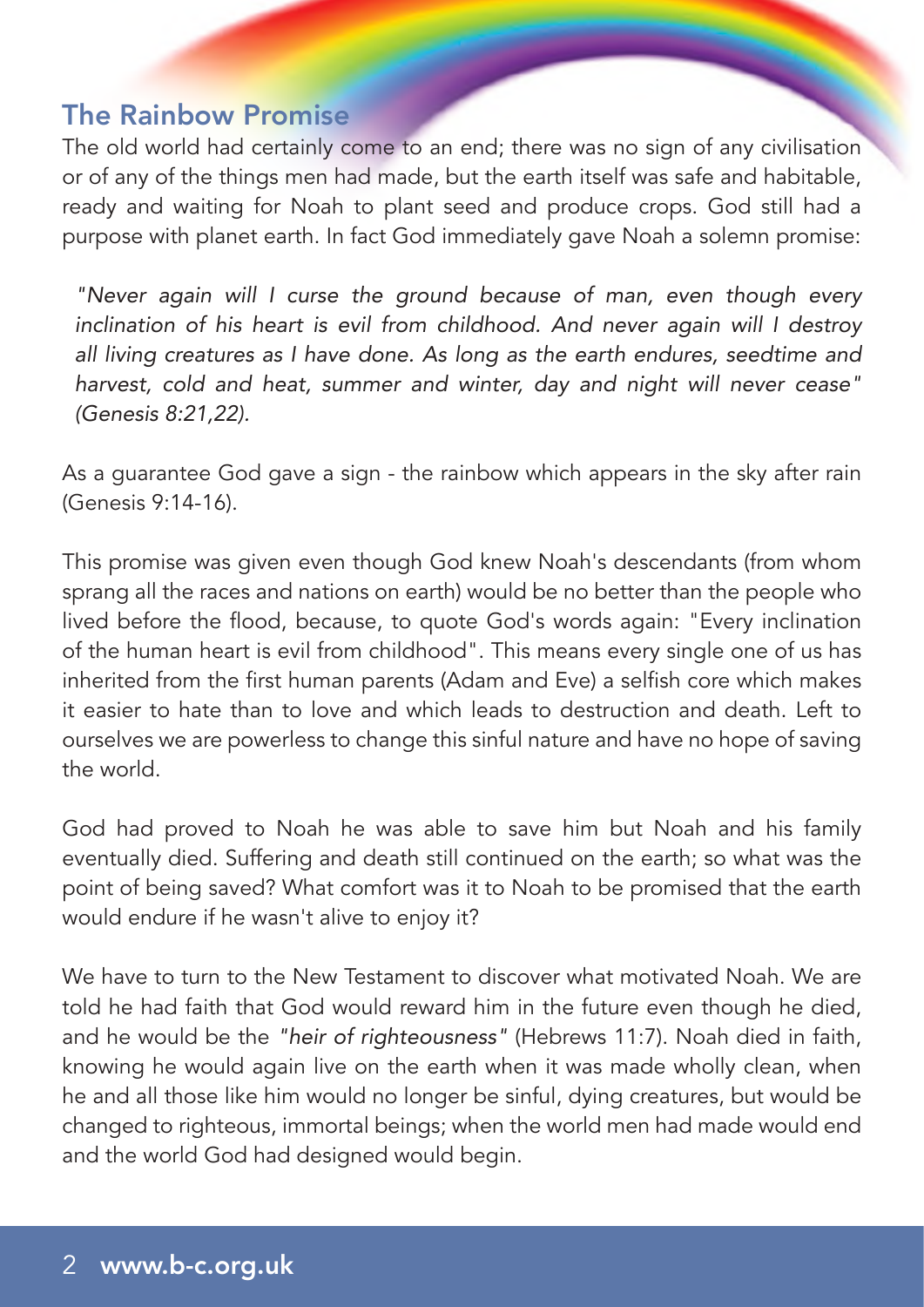## A New World

Although after the flood the earth seemed to continue in lust the same way as it had from the beginning, God had already begun to create His world. He had no intention of allowing the earth to be filled with suffering and death for ever. Here are some of God's intentions in His own words in the Bible:

*"This is what the Lord says: He who created the heavens, He is God; He who fashioned and made the earth, He founded it; He did not create it to be empty, but formed it to be inhabited . . . There is no God apart from me, a righteous God and a Saviour . . . Turn to me and be saved, all you ends of the earth . . . Before me every knee will bow; by me every tongue will swear. They will say of me, 'In the Lord alone are righteousness and strength' " (Isaiah 45:18-24).*

"For the earth will be filled with the knowledge of the glory of the Lord, as the *waters cover the sea" (Habakkuk 2:14).*

God first revealed His plan to a man called Abraham, who was born in the Middle East about 1,000 years after Noah. Abraham believed in God and he was told that through his descendants, all the nations of the earth would be blessed. Like Noah, Abraham also knew the promise was an everlasting one, reaching into the future when God's world came into its own on the earth; he knew he would *be "heir of the world"* (Romans 4:13).

## Abraham - Ancestor of Jesus Christ

God promised to give Abraham and his descendants a country, and from Abraham came a nation of people, the Jews. When the Jews settled in the land of Israel they became a Kingdom - in fact God's Kingdom on earth - to be an example of righteousness and peace for all nations. Their capital city, chosen by God, was Jerusalem, where the temple, God's House, was built to His honour and glory.

But the Jews as a nation were unable to save the world, even though they were shown signs and wonders and given help and instruction from God. Some of the Jews believed and obeyed but the majority preferred to go their own evil way.

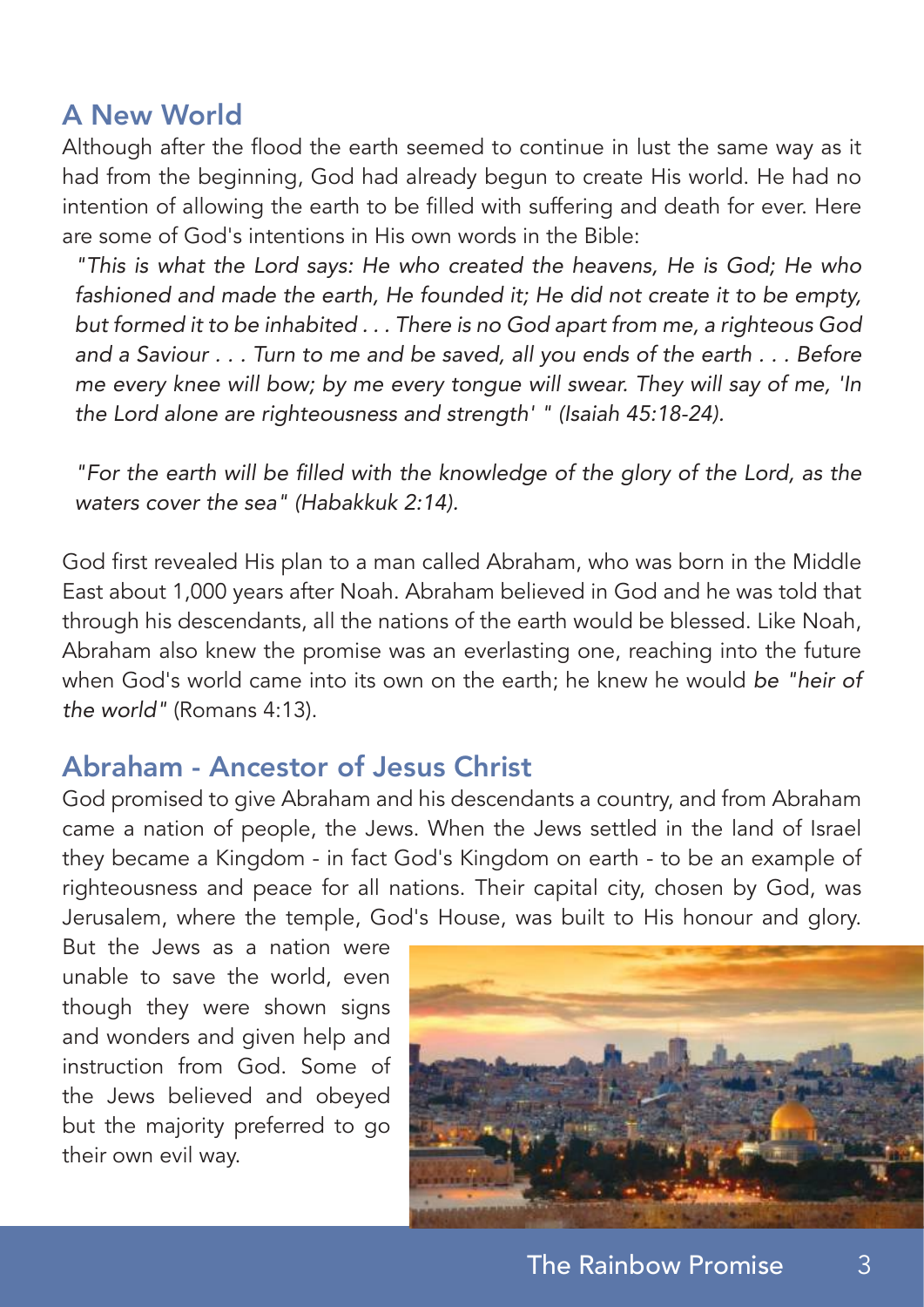The Jewish world was far from being the Kingdom of God until God sent His only Son, Jesus Christ, born a Jew - a descendant of Abraham through Mary his mother, to save His people from sin and death and to rule over the Kingdom.

The birth of Jesus was a miracle and his life was in every way unique. He showed people how they should live; how they should learn to care for others instead of only themselves and replace the hate in their hearts with love. Jesus made it clear the Jewish world of that time would have to end. The Jewish leaders were hypocrites, outwardly pretending to be godly and righteous but inwardly full of wickedness. The temple had become *"a den of robbers"* instead of a *"house of prayer"* (Matthew 21:13) and it would be destroyed, together with the city of Jerusalem, and the Jewish people would be enslaved and scattered throughout the earth.

## "Thy will be done on earth"

To those who believed and followed, Jesus gave a message of hope and good news about the Kingdom of God. He taught them to pray for the Kingdom to come and God's will to be done *"on earth as in heaven"* (Matthew 6:10). Jesus assured his followers that God so loved the world that He had sent His only Son as the Saviour, that *"whoever believes in him shall not perish but have eternal life"* (John 3:16); that he was "the resurrection and the life" and would raise the dead (John 11:25-29).

Jesus told his disciples he would come "*on the clouds of the sky with power and great glory*" (Matthew 24:30); his throne would be in Jerusalem; he would rule over the nations and his faithful followers would inherit that Kingdom, ruling with him over the whole earth (Matthew 25:31-34, Ps 110, Rev 5:10).



The Jewish leaders refused to believe Jesus Christ was the Son of God, their Saviour and King, and they plotted to destroy him. So Jesus was crucified and died (Matthew 27). This was the price that was paid to save the world! God's only Son, whom He loved, who showed people what God was like, the Saviour, the One born to be the King, was put to death by wicked men.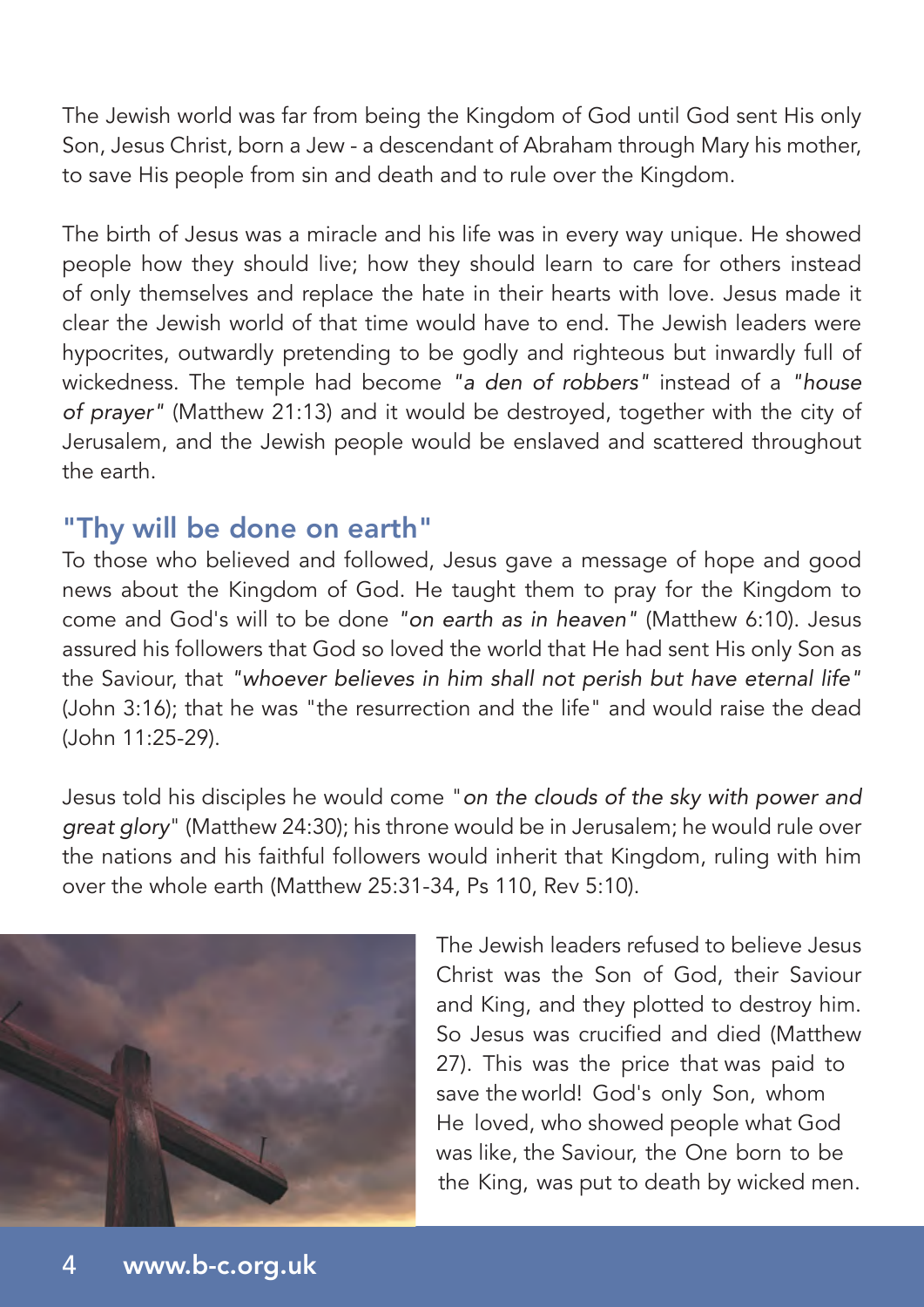## Worlds in Conflict

God's plan had reached a crisis. Here were the two worlds in conflict, brought face to face. On the one hand, God's world, represented by His Son, the righteous King who demonstrated understanding and forgiveness and was caring and kind even though, having done nothing wrong, he experienced the full force of human wickedness. On the other hand, the world made by men, motivated by hatred, whose power was based on oppression, greed, violence and destruction.

In Jesus Christ, God offered the solution to the curse of sin and death. He showed that death was no problem to Him, for He could bring back the dead to life. His Son who had never sinned rose from the dead on the third day after he had died on the cross, now to be alive for evermore. He appeared to his followers and turned their bewilderment into excitement, their grief into joy (John 20; Luke 24:36-48). Jesus told them the time had not yet come for God's Kingdom to be set up on earth. He had to go to heaven to His Father, but all power had been given to him in heaven and in earth. They were to go to all nations, preaching the Gospel (God's good news), teaching them to keep his commands and baptizing them in his name for the forgiveness of their sins. And Jesus promised, " *I am with you alway, even unto the end of the world*" (Matthew 28:18-20 KJV).

Jesus' disciples knew that "the end of the world" would come when Jesus returned to set up the Kingdom of God; at that time he would raise the dead who had been faithful to his Father and to him; they would be given eternal life and would rule with him over the earth.

When Jesus had spoken about his return, he made it clear that it would coincide with a time of great trouble on the earth - and he particularly mentioned Noah. He said:

"In the days before the flood, people *were eating and drinking, marrying and giving in marriage, up to the day Noah entered the ark; and they knew nothing about what would happen until*  the flood came and took them all away. *That is how it will be at the coming of the Son of Man*" (Matthew 24:38,39).

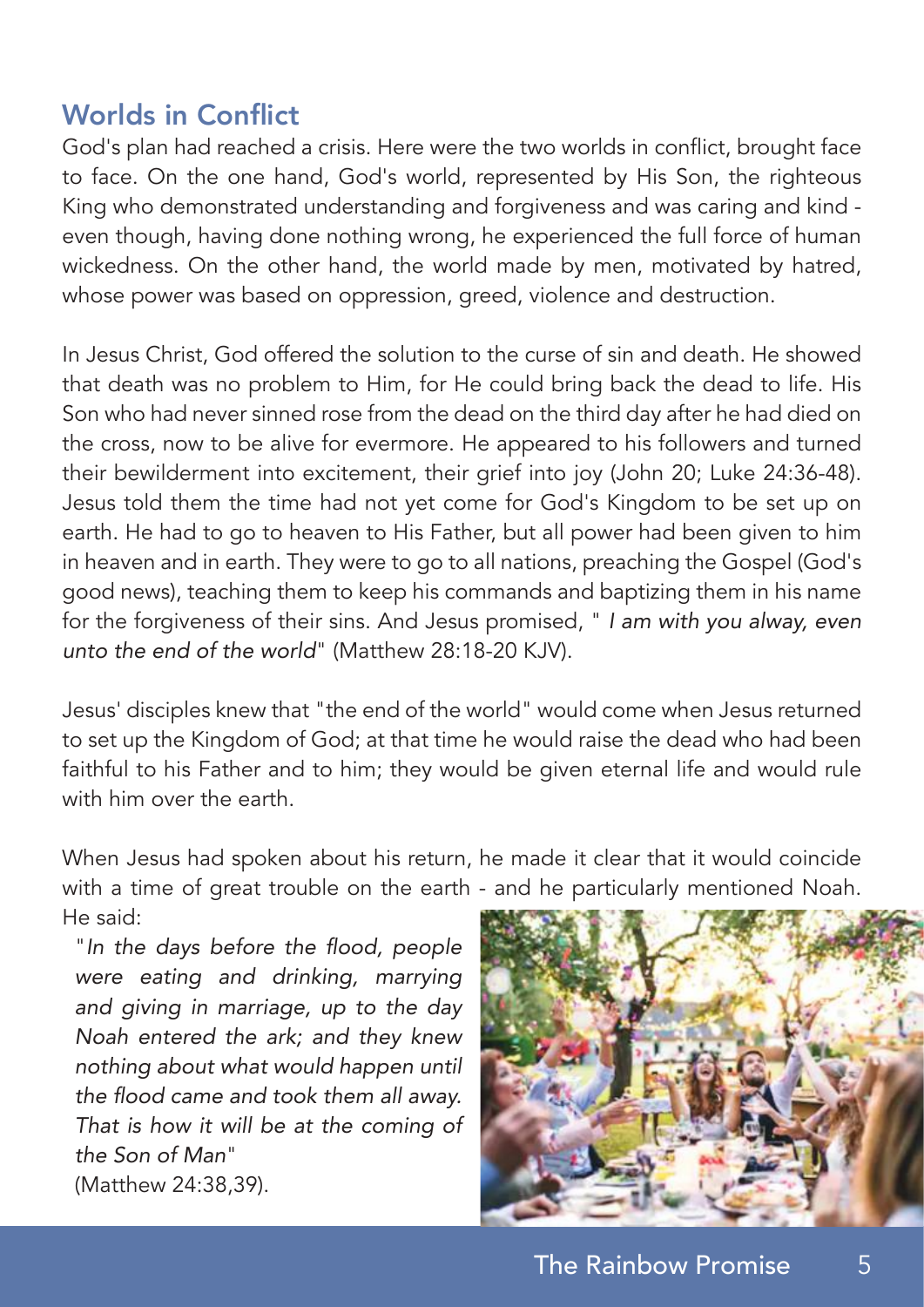## Just like the Days of Noah!

From heaven Jesus sent messages to his apostles. He said that as time passed many people would scoff and say, 'What about that promised coming kingdom? Everything goes on just as it always has since the beginning.' But such people deliberately forget that long ago the world was deluged in water and destroyed. The Lord is not slow in keeping His promises: He is patient, wanting everyone to repent, not to perish. A thousand years are nothing to God - they seem like a day.

But, just as the earth was once destroyed by water, the present heavens and earth are reserved for fire. Bible language suggests that the heavens will disappear with a roar; the elements will be destroyed by fire and the earth and everything in it will be burned (2 Peter 3:3-10; see also Acts 17:31 and 2 Thessalonians 1:6-10).

## Nuclear Holocaust?

So, when Jesus returns to set up the Kingdom of God, will our world be destroyed by fire? When Peter and Paul wrote those words the possibility of men being able to destroy the earth by fire would be way beyond their imagination. In our days it is a very real fear. It is no secret that there are enough nuclear weapons stockpiled literally to incinerate every living thing on the face of the earth and to leave it empty and waste.

Is this what the Bible foretells? Will there be a nuclear war?

 Let's look at the other evidence in the Bible, remembering Jesus endorsed all that was said by the Old Testament prophets, who foretold that the centre of events at the time of the end would be Israel and especially the city of Jerusalem.

 The prophecies made centuries ago are startling in their relevance to our present world. They speak about Israel and the Jewish people as a power to be reckoned with among the nations; of Jerusalem being a major cause of trouble and concern; nations such as Persia (Iran), Libya, Ethiopia and a great northern power, with massive armaments, becoming a threat to world peace and invading Israel.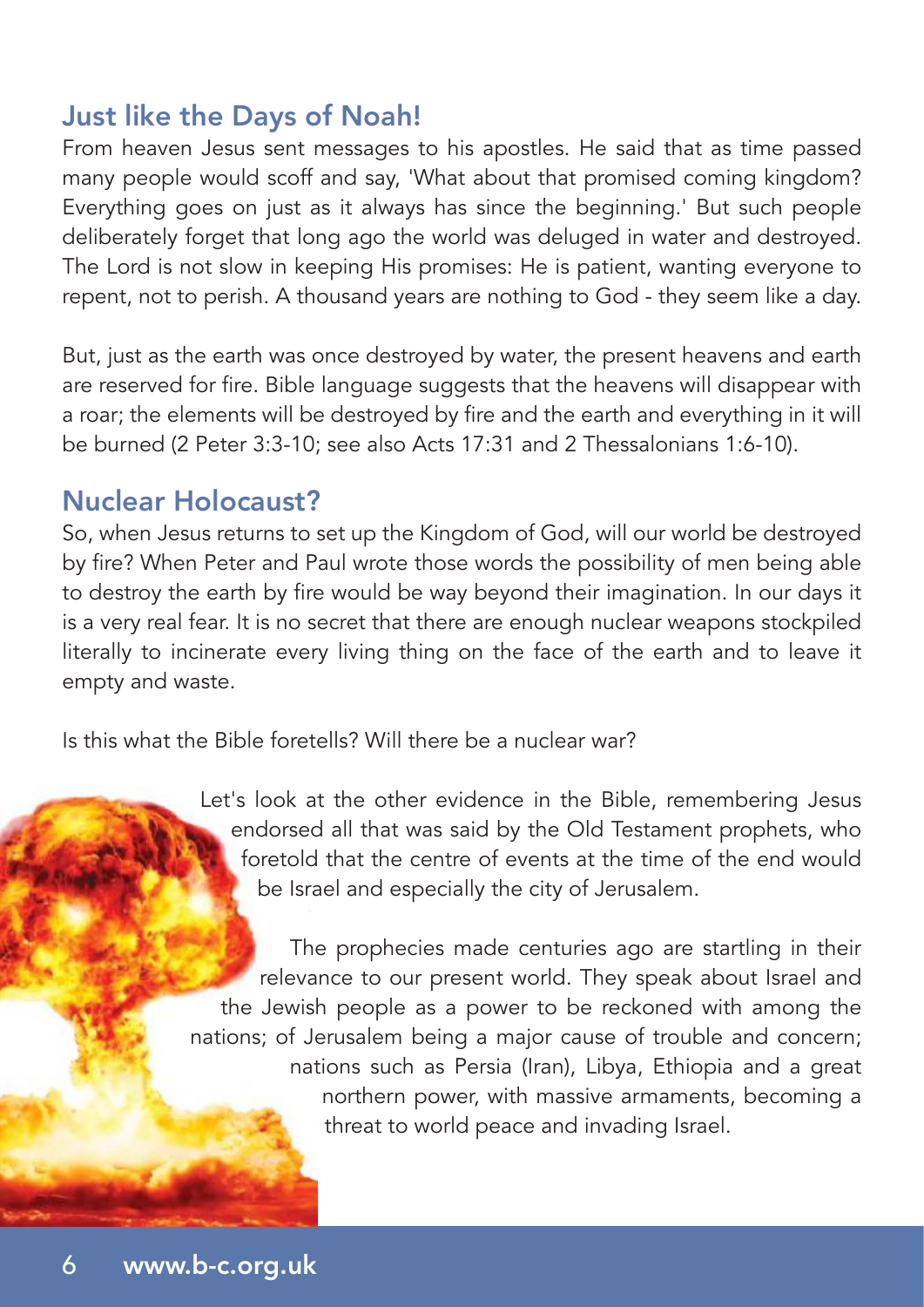## Prophecies Come True

For instance: the prophet Ezekiel (chapters 38-39) foretells a terrible disaster in Israel in the "latter years" after the people of Israel have returned to their land from a long exile. A vast army will invade Israel from the north, but God will intervene:

"*At that time there shall be a great earthquake in the land of Israel . . . all the people on the face of the earth will tremble at my presence . . . Every man's sword will be against his brother*" (38:19-21).

God will pour down torrents of rain, hailstones and burning sulphur on them and they will fall on the mountains of Israel (38:22). The war will have a far-reaching effect because fire will also fall on those who are far-off and think they are safe  $(39:6)$ .

## Israel at the Centre of it all

Then, we are told, the people who live in the towns of Israel will go out and collect the weapons, which will be used for fuel for seven years (39:9,10). There will also have to be special burial parties, equipped to deal with the dead; every single bone will be gathered and carefully disposed of. The details are horrifyingly familiar to us in this nuclear age, who know the potential of nuclear power and the effects of radiation.

The prophet Joel also spoke about the Day of the Lord:

"*I* (God) *will show wonders in the heavens and in the earth, said God. Blood and* fire and pillars of smoke. The sun shall be turned into darkness and the moon into *blood before the great and terrible day of the Lord comes"* (2:30,31 KJV).

Through Malachi, the last prophet in the Old Testament, God said:

*"Surely the day is coming; it will burn like a furnace. All the arrogant and every* evildoer will be stubble and that day that is coming will set them on fire" (4:1).

But though these are human wars God is using them to work out His purpose. "The Lord will go out and fight against those nations…. His feet will stand on the *Mount of Olives east of Jerusalem" (Zechariah 14:1-4).* It goes on to describe a great earthquake.

The superpowers are already positioned around the trouble-spots of the Middle East. It is not difficult to imagine them being drawn together to a final battle in the land of Israel. That tiny state will be the centre of a violent Third World War.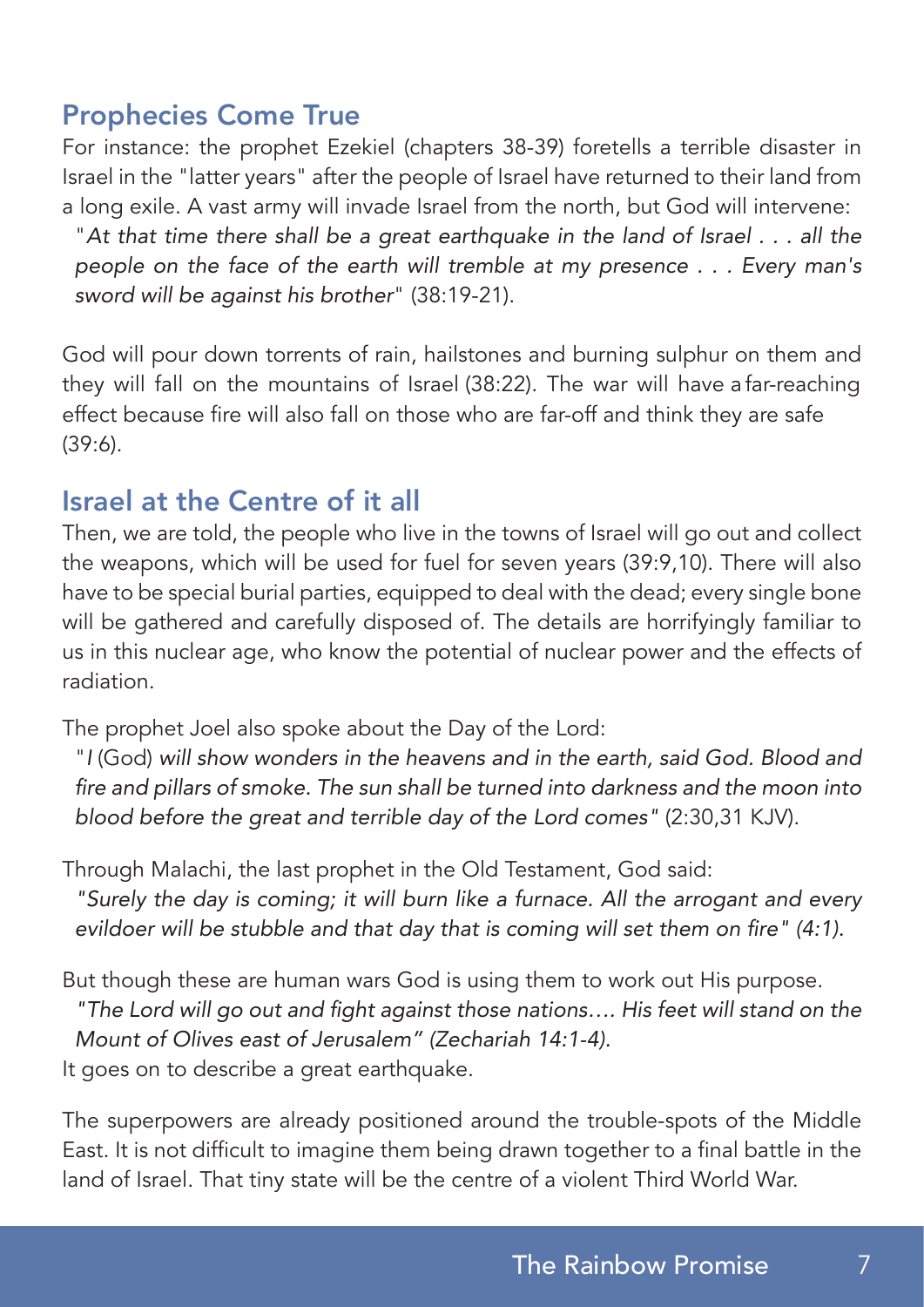There is no doubt that all these prophecies will come to pass in the very near future. But we, like Noah, can have confidence in God, as long as we obey the clear instructions He has given in the Bible, knowing He will bring us through the turmoil and chaos and will preserve the earth according to His promise.

So, will the earth be reduced to cinders? Will this lovely planet be destroyed? It is not the earth which is to be destroyed, but this civilisation; this materialistic society has to be purged with fire.

## Gloom and Doom?

The gloom and doom are not for ever. All the prophecies end with reassurance and hope. Ezekiel declares that the result of the fiery destruction in Israel will be the beginning of the Kingdom of God on earth, for, says God,

*"I will show my greatness and my holiness and I will make myself known in the sight of many nations. Then they will know that I am the Lord" (Ezekiel 38:23).*

Joel says:

*"Everyone who calls on the name of the Lord will be saved, for on Mount Zion and in Jerusalem there will be deliverance, as the Lord has said" (2:32).*

Malachi ends with comforting words from God:

*"For you who revere my Name, the Sun of righteousness will arise with healing in its* (his) *wings" (4:2).*

And Zechariah assures us that,

*"The Lord will be king over the whole earth. On that day there will be one Lord and his name the only name" (14:9).*

## An End to World Empires

Our world will not welcome Jesus as King. Many who have achieved wealth and status in the world of men will oppose him, but we are told that all their kingdoms and "empires" will be utterly destroyed, burned by fire, ironically by their own hands! Those who lose their riches will mourn, when their space projects, their mines and oil-rigs, their factories for armaments and chemicals, their status symbols and luxuries, their transport and banking systems - all go up in smoke! (See Revelation 17; 18; 19).